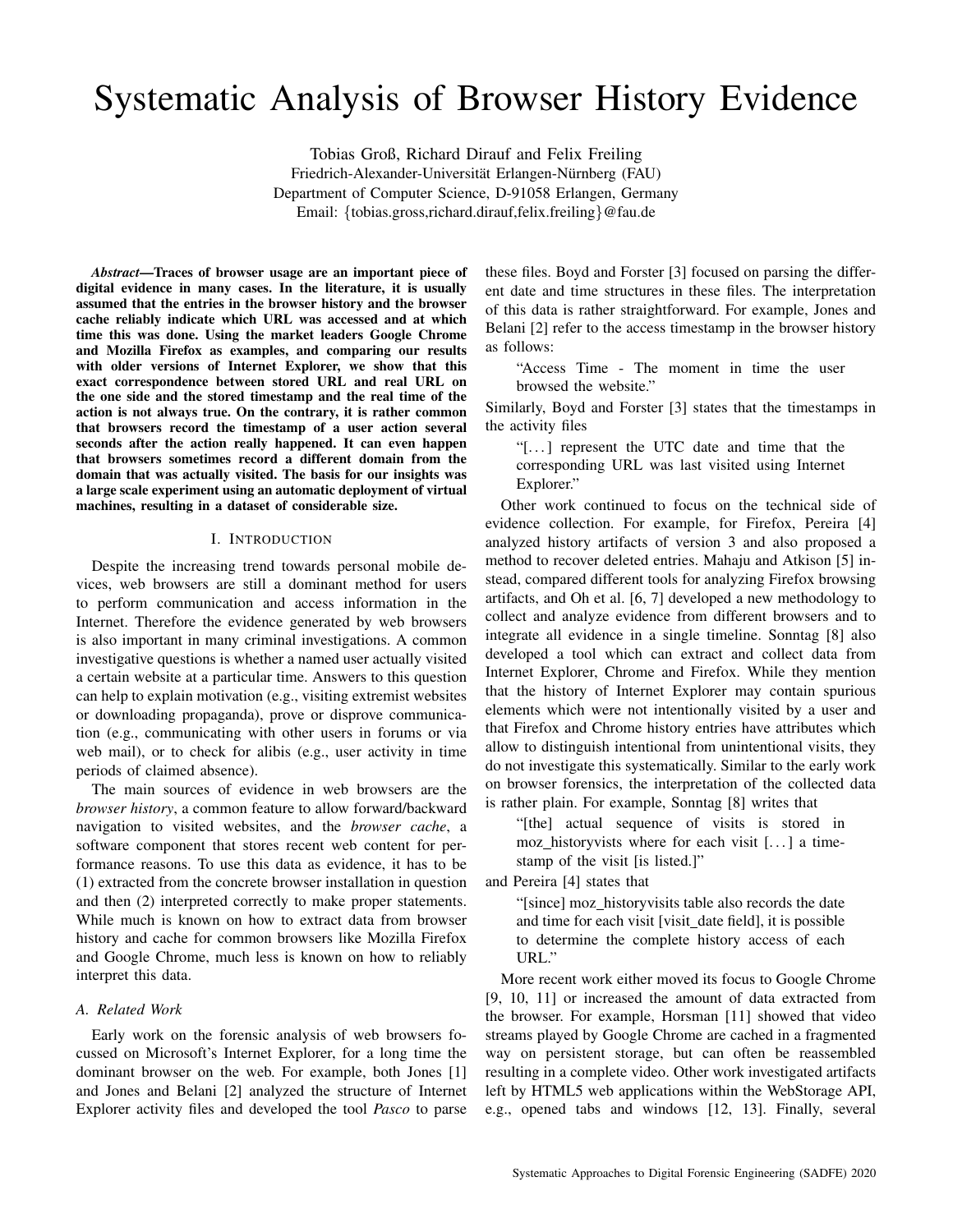publications [e.g. 14, 15, 16, 17, 18, 19] addressed the privacy implications of portable browsers and the provided private browsing modes. And Joseph et al. [20] showed how to extract user credentials, visited sites and search strings from volatile memory (with the possibility of false positives when searching for URLs).

#### *B. Contributions*

Overall, it appears that the main thrust of all the work we are aware of predominantly concentrates on data extraction and takes data interpretation for granted. After all, it seems obvious that if the browser history records the access of URL  $x$  with timestamp  $t$  then in fact the browser accessed website  $x$  at real time  $t$ . The only circumstances that have been formulated in the literature and that might question this interpretation is explicit tampering of browser data, a task that was shown to be hard [21].

In this paper, we study whether even under normal circumstances (standard software installation, no tampering) the browser history data is a reliable and accurate representation of a user's browsing behavior. More specifically, we ask the question to what extent the URL and the timestamp recorded in the history in fact match reality. Our contributions are as follows:

- We systematically created browser evidence by visiting over 50 popular websites multiple times over a long period of time with Chrome, Firefox, Internet Explorer 7, 8 and 9, resulting in a total amount of 1767 website visits.
- We evaluated the correlation of the generated data and the user's action in terms of temporal correlation, correlation of URLs and quantity of data entries.
- In doing so, we show that the timestamps extracted from the browser history actually often deviate from the time of the user's action, but that the deviation is usually small (in the range of seconds). On average 90% of timestamps are within a 10 second offset.
- We also show that in exceptional cases (only three websites, and mainly for Internet Explorer) the URL recorded in the browser history *does not* match with the URL of the actually visited website. By correlating the accessed URL to URLs found in the browser cache, we even show that 69% of cache entries in our dataset refer to a completely different domain than the originally visited URL contained.

Overall, our results show that the interpretation of browser evidence has to be done with care and that in critical cases statements regarding this evidence have to be backed by experiments.

#### *C. Roadmap*

This paper is structured as follows: In Section II we describe our setup for creating browser evidence with Chrome, Firefox and Internet Explorer. In Section III we analyze the generated data in history files of all browsers and how the data correlates with the user action. In Section IV we do the same for all

generated cache data. We discuss how the results can be used to either support or attack testimony regarding browser history in legal proceedings in Section V and conclude the paper in Section VI.

#### II. BACKGROUND AND METHODOLOGY

#### *A. Investigated Browsers and Their Relevance*

To get a broad overview over the evidence generated by desktop browsers we chose to investigate the market leaders Google Chrome and Mozilla Firefox. With a mean market share of 68% for Chrome and 11% for Firefox they were the most used desktop browsers worldwide in 2018 [22].

Because of its former importance but mainly for historic reasons, we also used older versions of Microsoft Internet Explorer. In historic market shares, Internet Explorer version 7 had a mean share of 15%, Internet Explorer version 8 had a mean share of 27% in 2010 [23]. In 2012 Internet Explorer 9 gained a mean market share of 14% [24]. Table I summarizes the different system configurations used within our study.

TABLE I CONFIGURATIONS OF SYSTEMS USED FOR EVIDENCE GENERATION

| Name                        | OS Name                                                                  | OS Version                                   | <b>Browser Version</b>                             |
|-----------------------------|--------------------------------------------------------------------------|----------------------------------------------|----------------------------------------------------|
| Chrome                      | Windows 10 Enterprise                                                    | 10.0.17763                                   | 75.0.3770.100<br>75.0.3770.142                     |
| Firefox                     | Windows 10 Enterprise                                                    | 10.0.17763                                   | 67.0.4<br>68.0                                     |
| IE 7<br>IE 8<br><b>IE 9</b> | Windows Vista Enterprise<br>Windows 7 Enterprise<br>Windows 7 Enterprise | 6.0.6002 SP2<br>6.1.7601 SP1<br>6.1.7601 SP1 | 7.0.6002.18005<br>8.0.7601.17514<br>9.0.8112.16421 |

More specifically, we used the versions of Internet Explorer 7 and 8 that were shipped together with the respective versions of Windows. In the case of Internet Explorer 9 we decided to update version 8 with a installer provided by Microsoft, because we had no Windows version available where Internet Explorer 9 is preinstalled.

#### *B. Relevant Evidence*

Files of particular interest in this work are the browser cache and history. We want to investigate which data gets created in these files when a user visits websites with the browsers. For all Internet Explorer versions we determined the path of the history and cache files by comparing the system image before and after the automation (which we explain below).

We identified the browsing data files which get modified or created during the Internet Explorer usage. They are enumerated in Table II. All these identified files are in the Internet Explorer History File format which was analyzed by Jones [1] who also developed the *pasco* tool which we used to parse the IE data content in this work. For our further investigation of the Internet Explorer history traces, only the main history files are of relevance, because the other history files sometimes get created but have no entries included in our automation runs. They are shown in Table II and marked with \*. Sometimes entries are written in the *Low* history and sometimes in the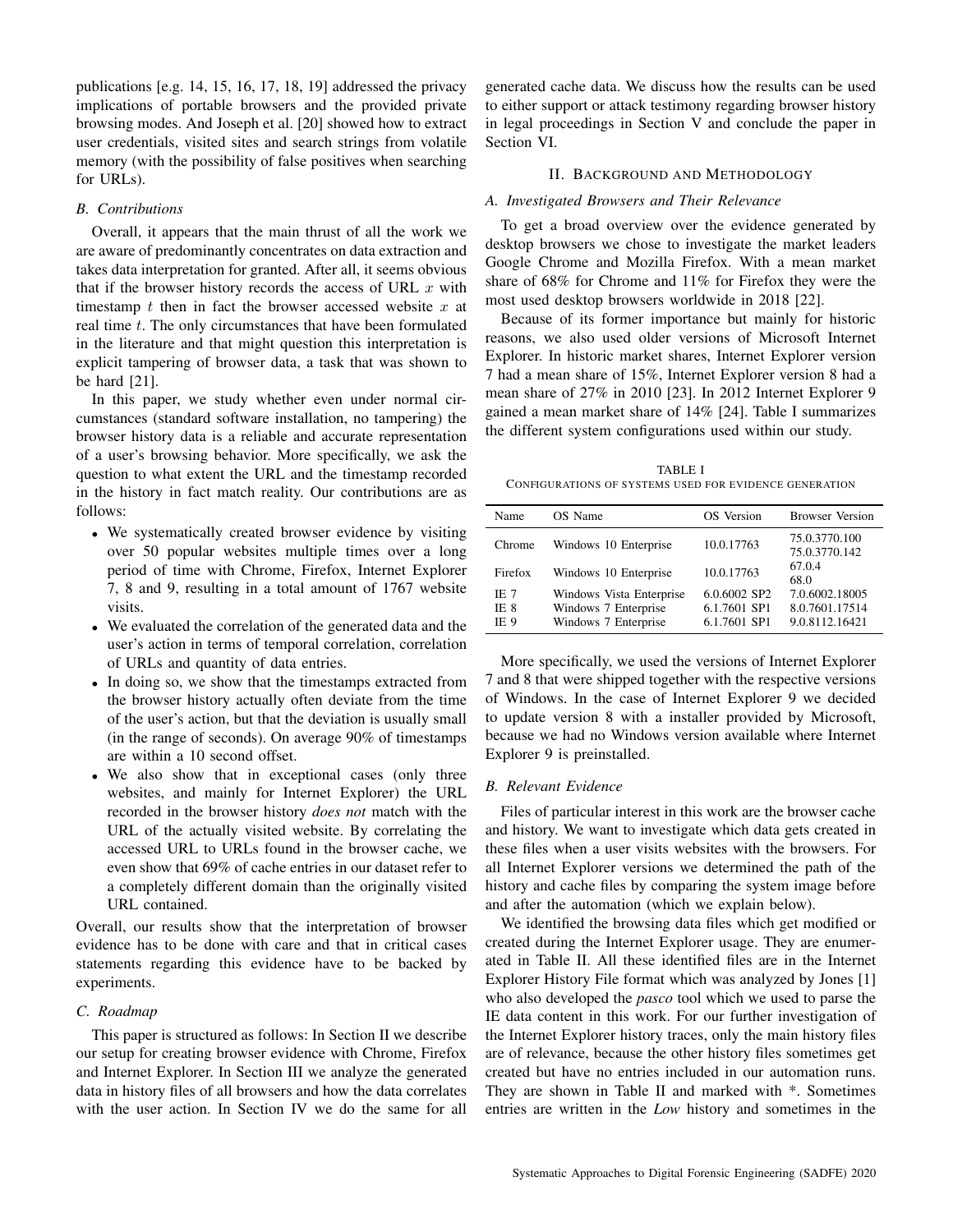TABLE II IDENTIFIED INTERNET EXPLORER BROWSER DATA FILES

| Feeds<br>Cache | Users\ <user>\AppData \Local \Microsoft \Feeds Cache\index .dat</user>                                                                                                                                                                                                                                                                                                                                                 |
|----------------|------------------------------------------------------------------------------------------------------------------------------------------------------------------------------------------------------------------------------------------------------------------------------------------------------------------------------------------------------------------------------------------------------------------------|
| Cookies        | Users\ <user>\AppData\Roaming\Microsoft\Windows\Cookies\index.dat<br/>Users\<user>\AppData\Roaming\Microsoft\Windows\Cookies\Low\index.dat</user></user>                                                                                                                                                                                                                                                               |
| Cache          | Users\ <user>\AppData\Local\Microsoft\Windows\Temporary Internet Files\Content.IE5\index.dat<br/>Users\<user>\AppData\Local\Microsoft\Windows\Temporary Internet Files\Low\Content.IE5\index.dat</user></user>                                                                                                                                                                                                         |
| History        | Users\ <user>\AppData\Local\Microsoft\Windows\History\History.IE5\MSHist<dateinfo>\index.dat<br/>Users\<user>\AppData\Local\Microsoft\Windows\History\Low\History.IE5\MSHist<dateinfo>\index.dat<br/>*Users\<user>\AppData\Local\Microsoft\Windows\History\History.IE5\index.dat<br/>*Users\<user>\AppData\Local\Microsoft\Windows\History\Low\History.IE5\index.dat</user></user></dateinfo></user></dateinfo></user> |

normal history. We do not know why IE operates like that. Feeds Cache and Cookies files are out of scope in this work.

We identified the path of Firefox and Chrome browsing data by visiting about:support or chrome://version in the respective browser. In our test setup, Firefox stores the data in Users\<User>\AppData\Roaming\Mozilla\ Firefox\Profiles\<profile>.default and Chrome in Users\<User>\AppData\Local\ Google\Chrome\User Data\Default. Firefox uses an SQLite database as history file which is stored in <profile>\places.sqlite and the cache data in <profile>\cache2 [25]. In this work we used FirefoxCache2 parser [26] to parse the content of the cache files.

Chrome stores the history also as an SQLite database in the path  $\text{error}$  and the cache data in <profile>\Cache [27]. We used ChromagnonCache [28] to parse the Chrome cache files.

In the automation framework (which we explain below) for Firefox and Chrome we had the chance to define a path where the browsing data gets stored. To verify that the created artifacts are the same as if browsing manually, we tested it for three websites. Afterwards we compared the resulting artifacts. In the history files, all entries were identical in the test cases except the timestamps, obviously because the test were executed at different moments. Also, some history entries which get created in the automated process by Firefox are falsely typed as visited by link instead of visited by the address bar. The respective field in the entry will be discussed later in this paper.

We cannot systematically compare the cache entry-wise because the cache is dependent on the content displayed by a webpage which nowadays is highly dynamic and differs from visit to visit. Overall it seems that the cache behaves the same in manual and automated session and we have no reason to assume that the cache is treated different when the browser is used by the automation framework.

## *C. Experimental Setup*

*1) Chrome and Firefox:* For Chrome and Firefox the setup differs from the Internet explorer setup. We use Open Nebula to define our systems for evidence generation and QEMU as underlying hypervisor and deployed a dedicated system for Chrome and Firefox. Such a system consists of Windows 10 which we installed on a QCOW image v3, a respective browser and the software for automation. The virtual machine is defined with the libvirt domain<sup>1</sup> format and has 2 CPUs, 4GB RAM and 50 GB disk storage. On the system we installed either Firefox or Chrome in the version shown in Table I. During our automation runs the browsers updated automatically to the versions listed in the table, too.

We chose to use a python module called Splinter [29] to automate Firefox and Chrome. This python module provides functions to visit sites or interact with elements on the sites, e.g. clicking a link. Splinter relies on Selenium [30] and special drivers as a bridge to interact with Chrome and Firefox. We used geckodriver v0.24.0 [31] for Firefox and chromedriver v74.0.3729.6 [32] for Chrome.

Since Splinter/Selenium deletes the complete temporary user profile (e.g. History, Cache etc.) after the automation by default, we had to alter this behavior. For Chrome we had the chance to define a custom directory for the user profile, which doesn't get deleted after the automation process. For Firefox we modified the Splinter code which handles the automation of Firefox. We removed the code which creates an instance of Selenium's FirefoxProfile class and added an *profile* argument to the geckodriver call instead. This modification allows to preserve the user profile after the automation process.

*2) Internet Explorer:* For each of the investigated Internet Explorer versions (see Table I) we created a disk image (a bundle of OS and browser) that we used as virtual machines to systematically generate browser evidence. We used VirtualBox as virtualization environment and stored OS/browser bundles as a pair of files: the system was stored in open virtualization format (OVF) [33] and the disk as virtual machine disk (VMDK) [34]. Additionally, the VirtualBox Guest Additions were installed on all systems to allow more control of the VM guest.

The setup of these systems was conducted with VirtualBox 5.2.8, where the Windows installation disks were mounted from images. After the setup, browser data like Temporary Internet files and website files, Cookies and website data,

```
1https://libvirt.org/formatdomain.html
```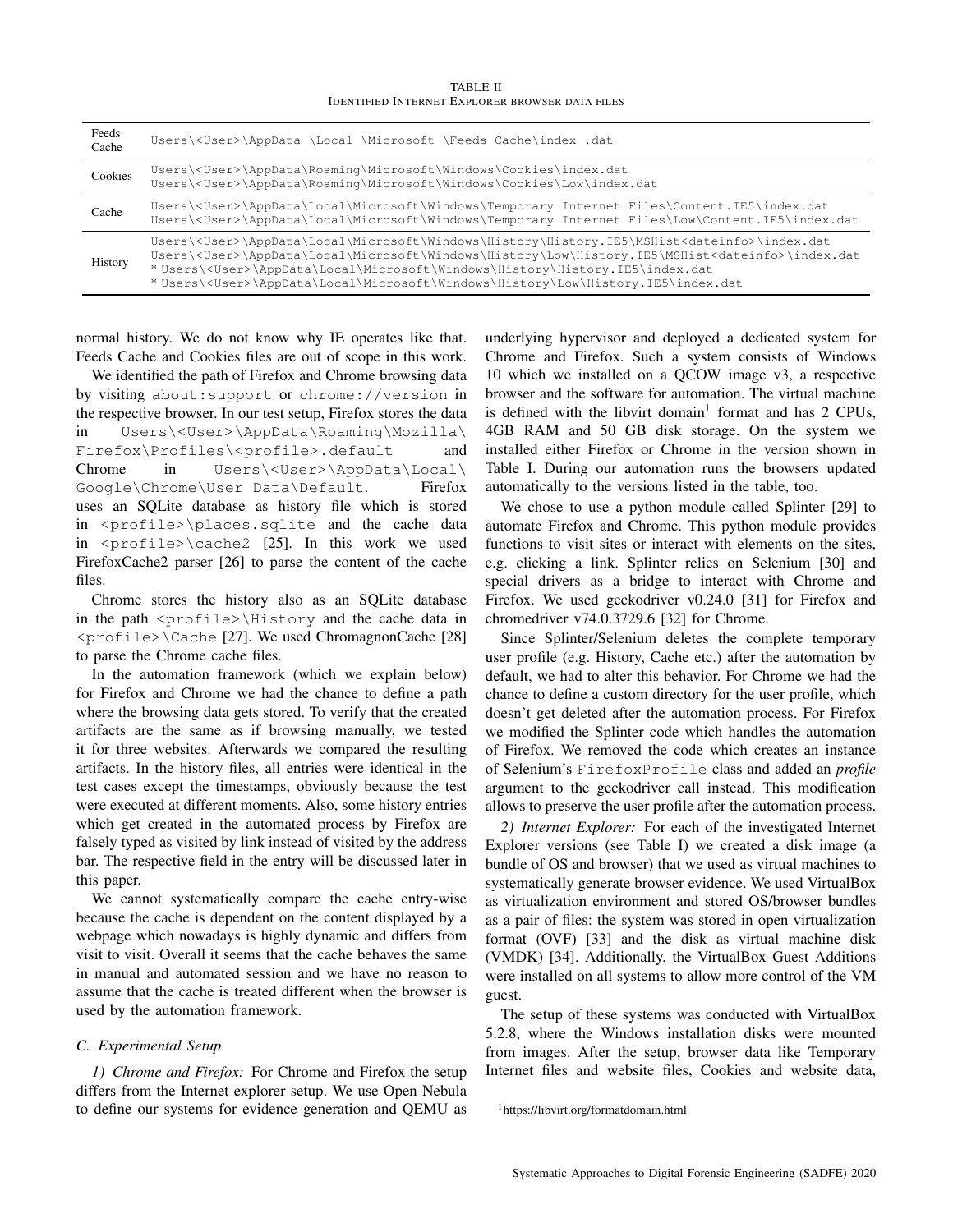History, Download History, Form data, Passwords and Tracking Protection data was cleared with the function *Browsing history*→*Delete...* in the option menu. In the case of Internet Explorer 9 system image, we installed the update, before clearing the history.

We generate our evidence by using the AutoIt framework [35] to implement a browser automation executable. The executable takes 2 arguments defining the site to open and the link which will be followed. The automation opens a site by pressing  $\langle$ *ctrl* +  $\rho$  $>$  then typing the sites URL and pressing <*return*>. The link clicking action is implemented as searching for the link text in the UI object pool and performing a left mouse click on the found object.

## *D. Evidence Generation*

*1) Chrome and Firefox:* The following list describes the steps performed for Chrome and Firefox to generate the browser data which we want to evaluate. This process is also shown in Figure 1. We repeated these steps 10 times in different points in time during June 27th and July 16th, 2019.



Fig. 1. Chrome/Firefox evidence generation process.

- Open browser via Splinter with custom user data path which has no data from previous sessions.
- Open website via visit function of Splinter and wait two minutes.
- Click link on the site which leads to another site on the same domain. The specific links get identified with the Splinter function find\_by\_text and the link element get clicked with the click function of Splinter. Wait four minutes after the action.
- After all 50 websites are processed, copy browser data from automation system to the evaluation system.

*2) Internet Explorer:* To study the evidence generated by executing a particular action within a browser, we set up the VM image under consideration within VirtualBox and repeatedly performed the following four steps, which are also shown in Figure 2:

• Boot system: The host system boots the guest system in headless mode meaning that no graphic output gets displayed. For debugging, a remote desktop connection can be used. The boot process is monitored by the VM host with the VirtualBox Python API. The trace generation continues only when the system booted completely.



Fig. 2. Internet Explorer evidence generation process.

• Perform browser actions: We copied the appropriate AutoIT executable into the guest system with the Python API and the guest additions. The VM host starts the executable using the Python API and provides two parameters: The URL entered into the browser bar and the name of a link which gets clicked afterwards. Between starting the browser, opening a website, clicking a link and closing the browser the AutoIt program waits five minutes, to give the browser the chance to complete each step.

The automation logs the point in time when the action (opening a site, clicking a link) took place as a ground truth. Also, a screenshot is produced after every action, that we can later check the success of a run. At the end the browser gets closed and the AutoIt program quits.

- Shutdown system: The VM host gets notified when the AutoIt process quits. Then a shutdown command gets sent to the VM. The system then performs a clean shutdown. The host monitors the system state of the guest system again with the Python API and the trace generation process continues only after the shutdown.
- Extract files: We used a modified version of fiwalk [36] to extract the history and cache files, screenshots and the ground truth from the VM image. Additionally, we created an *idifference*<sup>2</sup> log, which lists every file system transformation (adding, deleting, modifying files or metadata) compared to the original image.

During execution the automation program writes a ground truth, to log when the actions open website and click link happened in time. Also, a screenshot is created after each action to verify the success of the automation, later.

#### *E. The Resulting Dataset*

To generate the browsing data for our analysis we choose to visit the top 50 global sites of Alexa [38] on January 16th, 2018. With the Internet Explorer setups we encountered two issues. First, the old Internet Explorer versions where not able to render many of the modern websites. Second, our chosen automation solution for IE where not able to click links with non-ASCII characters. We choose to additionally visit the top

<sup>&</sup>lt;sup>2</sup>*idifference* is a small tool included in The Sleuth Kit [37]. It outputs the difference between two filesystem images.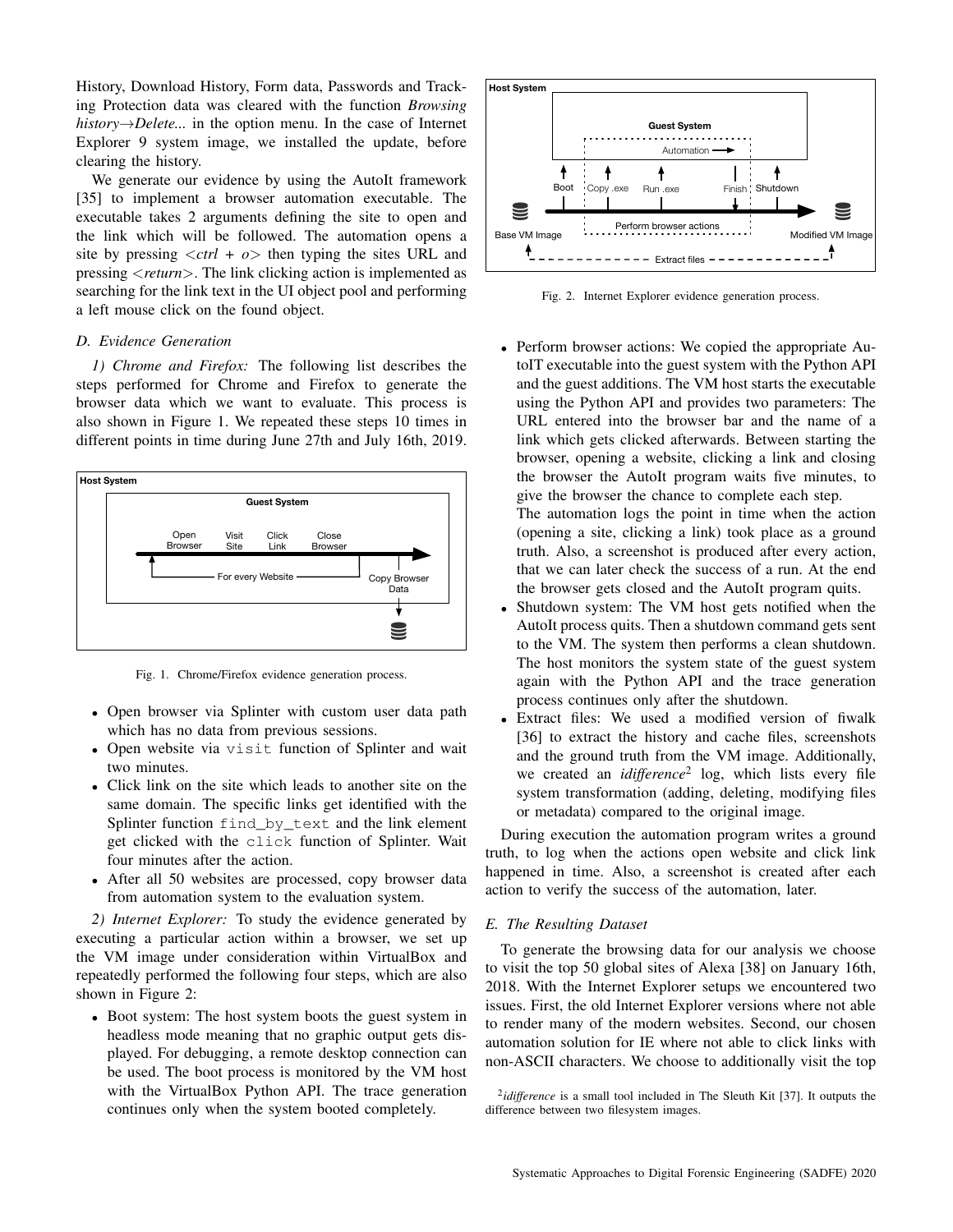TABLE III VISITED WEBSITES BY CHROME (C), FIREFOX (F), INTERNET EXPLORER 7 (7), INTERNET EXPLORER 8 (8) AND INTERNET EXPLORER 9 (9)

| <b>URL</b>                               | <b>Clicked Link</b>                                                                   | IE <sub>7</sub> | IE <sub>8</sub>          | IE <sub>9</sub>                  | <b>Chrome</b> | Firefox       |
|------------------------------------------|---------------------------------------------------------------------------------------|-----------------|--------------------------|----------------------------------|---------------|---------------|
| http://google.com                        | Werbeprogramme $(C,F)$ , Unternehmensangebote $(7,8,9)$                               | 8               | $\tau$                   | 7                                | 10            | 10            |
| http://youtube.com                       | Trending                                                                              |                 | L,                       | $\overline{a}$                   | 10            | 10            |
| http://facebook.com                      | Create a Page<br>新闻                                                                   |                 |                          | $\overline{a}$                   | 8             | 10            |
| http://baidu.com<br>http://wikipedia.org | English                                                                               | ÷.<br>13        | L.<br>L.                 | L.<br>÷.                         | 8<br>10       | 10<br>10      |
| http://reddit.com                        | Learn More                                                                            | $\sim$          | $\sim$                   | L,                               | 10            | $\mathcal{L}$ |
| http://yahoo.com                         | OK - Stars (C,F), Nachrichten (7,8,9)                                                 | 14              | L,                       | $\overline{a}$                   | 10            | 10            |
| http://google.co.in                      | Werbeprogramme                                                                        | ÷,              |                          |                                  | 10            | 10            |
| http://qq.com                            | 图片                                                                                    | ÷,              | $\overline{\phantom{a}}$ | L,                               | 10            | 8             |
| http://amazon.com                        | Departments $(C,F)$ , Sell $(8)$                                                      | L.              | 14                       | L.                               | 10            | 10            |
| http://taobao.com                        | 免费注册                                                                                  |                 |                          |                                  | 10            | 10            |
| http://tmall.com                         | 请登录                                                                                   |                 | L.                       | $\overline{a}$                   | 10            | 10            |
| http://twitter.com                       | About (C,F), Anmelden (9)                                                             | ÷.              | L,<br>L.                 | 14<br>$\overline{a}$             | 10            | 10<br>10      |
| http://vk.com<br>http://instagram.com    | Forgot your password?<br>Terms                                                        | ÷.              | $\overline{a}$           | ÷                                | 10<br>10      | 10            |
|                                          |                                                                                       |                 |                          | $\overline{a}$                   |               |               |
| http://live.com<br>http://google.co.jp   | Create free account $(C,F)$ , Weitere $(7)$ , Konto erstellen $(8)$<br>Werbeprogramme | 13              | 14<br>$\overline{a}$     | $\overline{a}$                   | 10<br>10      | 10<br>10      |
| http://sohu.com                          | 专题                                                                                    | $\overline{a}$  |                          | $\overline{a}$                   | 10            | 10            |
| http://sina.com.cn                       | English                                                                               | ٠               | ÷,                       | ÷,                               | 10            | 9             |
| http://jd.com                            | 秒杀                                                                                    | ÷,              | $\overline{\phantom{a}}$ | $\overline{\phantom{a}}$         | 10            | 10            |
| http://weibo.com                         | 媒体                                                                                    |                 | L,                       | $\overline{a}$                   | 10            | 10            |
| http://360.cn                            | 电脑软件                                                                                  | ÷.              | L,                       | $\overline{a}$                   | 10            | 10            |
| http://google.de                         | Werbeprogramme                                                                        |                 | L.                       | L.                               | 10            | 10            |
| http://google.co.uk                      | Werbeprogramme                                                                        |                 | L.                       | $\overline{a}$                   | 10            | 10            |
| http://google.com.br                     | Werbeprogramme                                                                        | L.              | L.                       | $\overline{a}$                   | 10            | 10            |
| http://list.tmall.com                    | 请登录                                                                                   |                 | L,                       | $\overline{a}$                   | 10            | 10            |
| http://google.fr<br>http://google.ru     | Werbeprogramme<br>Werbeprogramme                                                      | ÷               | ÷,<br>÷,                 | $\overline{a}$<br>$\overline{a}$ | 10<br>10      | 10<br>10      |
| http://netflix.com                       | TRY 30 DAYS FREE (C,F), Einloggen (9)                                                 | ÷.              | L,                       | 14                               | 10            | 10            |
| http://yandex.ru                         | Картинки                                                                              |                 | $\overline{\phantom{a}}$ | $\blacksquare$                   | 10            | 10            |
| http://google.it                         | Werbeprogramme                                                                        |                 | L,                       | $\overline{a}$                   | 10            | 10            |
| http://google.com.hk                     | Werbeprogramme                                                                        |                 | J.                       | $\overline{a}$                   | 10            | 10            |
| http://t.co                              | Learn more $(C,F)$ , API $(8)$                                                        |                 | 11                       | $\overline{a}$                   | 10            | 10            |
| http://pornhub.com                       | Categories                                                                            |                 | $\overline{a}$           | $\overline{a}$                   | 10            | 10            |
| http://twitch.tv                         | <b>Browse</b>                                                                         | ÷.              | $\overline{a}$           | $\overline{a}$                   | 10            | 10            |
| http://linkedin.com                      | Cookie Policy                                                                         |                 | $\overline{a}$           | $\overline{a}$                   | 10            | 10            |
| http://google.es                         | Werbeprogramme<br>Parents read this to protect your kids.                             |                 | Ĭ.                       | $\overline{a}$                   | 10<br>6       | 10<br>6       |
| http://xvideos.com<br>http://alipay.com  | <b>International Business</b>                                                         |                 |                          | $\overline{a}$                   | $\mathbf{Q}$  | 10            |
| http://ebay.com                          | Electronics                                                                           | ٠               | $\overline{a}$           | $\overline{a}$                   | 10            | 10            |
| http://yahoo.co.jp                       | トラベル                                                                                  |                 | L,                       | $\overline{a}$                   | 10            | 10            |
| http://google.ca                         | Werbeprogramme                                                                        | L.              | J.                       | L,                               | 10            | 10            |
| http://bing.com                          | Maps                                                                                  |                 |                          |                                  | 10            | 10            |
| http://google.com.mx                     | Werbeprogramme                                                                        |                 | L,                       | $\overline{a}$                   | 10            | 10            |
| http://imgur.com                         | I accept - Sign in                                                                    | ٠               | $\overline{a}$           | L,                               | 10            | 10            |
| http://ok.ru                             | Registration                                                                          | ÷.              | $\overline{a}$           | $\overline{a}$                   | 10            | 10            |
| http://microsoft.com<br>http://imdb.com  | Windows $(7,9,C,F)$ , Weitere $(8)$<br>Movies $(C,F)$ , Help $(7,9)$                  | 14<br>6         | 13<br>$\sim$             | 14<br>14                         | 10<br>10      | 10<br>10      |
| http://wikia.com                         | Accept Advertising Cookies - Games (C,F), TV (7)                                      | 8               | Ĭ.                       | $\overline{\phantom{a}}$         | L,            | 10            |
| http://aliexpress.com                    | x - Flash Deals                                                                       | L,              | L,                       | $\overline{a}$                   | 10            | 10            |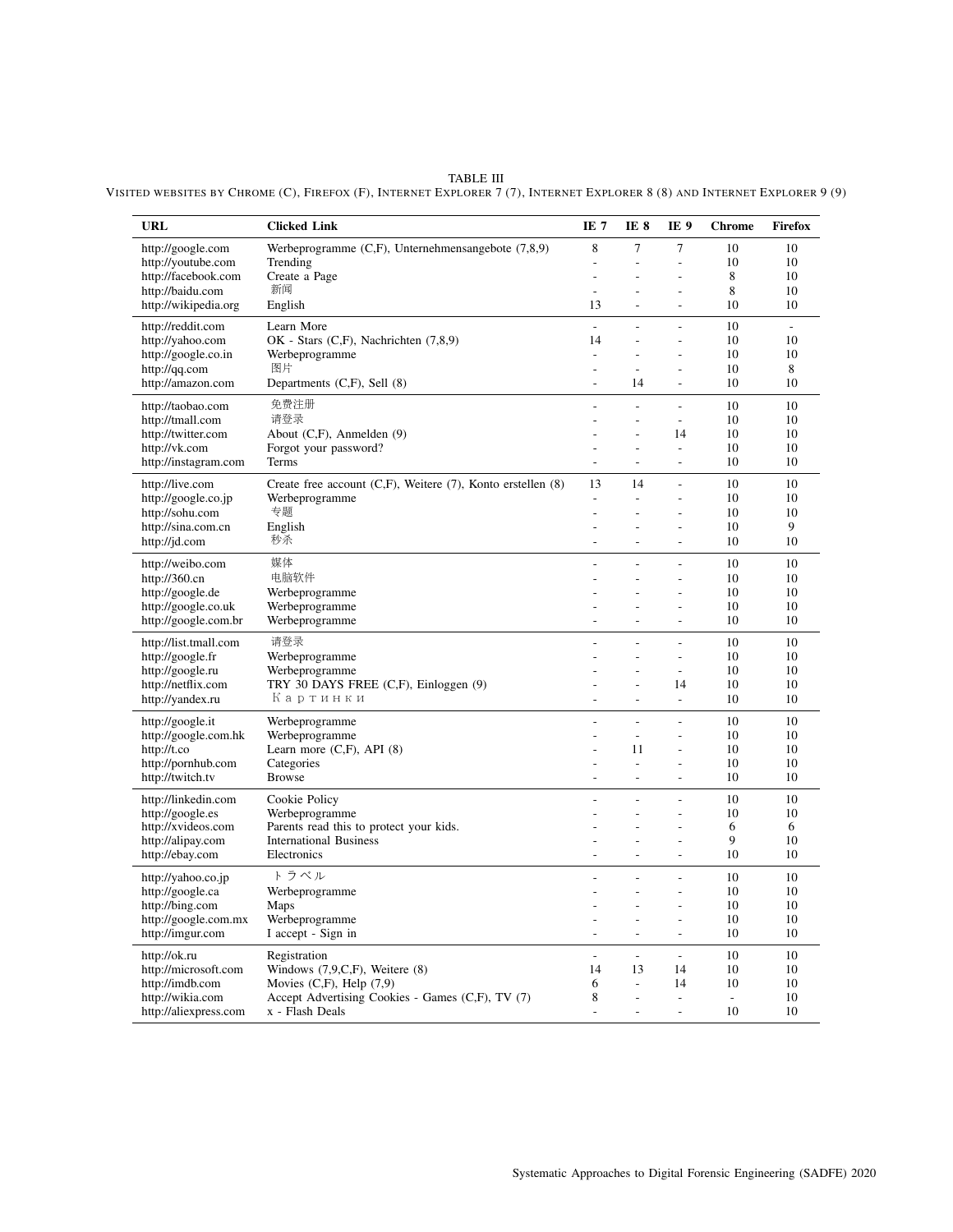| URL                       | <b>Clicked Link</b>                        | IE 7           | IE 8 | IE 9 |  |
|---------------------------|--------------------------------------------|----------------|------|------|--|
| http://office.com         | Anmelden $(7)$ , Support $(8,9)$           |                |      |      |  |
| http://craigslist.org     | AGBnew                                     | ۰              |      | 14   |  |
| http://diply.com          | Humor $(7,8)$ , About $(9)$                | 14             | 14   | 14   |  |
| http://espn.com           | <b>Sports</b>                              | $\overline{a}$ | 12   | 15   |  |
| http://tumblr.com         | Nutzungsbedingungen (7,8), Datenschutz (9) | ۰              |      | 13   |  |
| http://cnn.com            | Edge                                       | 14             |      |      |  |
| http://chase.com          | $CDs$ $(7,8)$ , ATM $(9)$                  | 10             | 14   | 9    |  |
| http://pinterest.com      | verwendet                                  | 11             | 10   | 14   |  |
| http://nytimes.com        | World                                      | 12             | 12   | 14   |  |
| http://paypal.com         | Konto                                      | 14             | 14   | 14   |  |
| http://apple.com          | Mac                                        | 14             | 14   | 14   |  |
| http://yelp.com           | Events                                     | 14             |      | 14   |  |
| http://intuit.com         | Products                                   | 14             | 14   | 14   |  |
| http://stackoverflow.com  | <b>Questions</b>                           | 14             | 14   | 14   |  |
| http://blogspot.com       | Anmelden $(7,9)$ , Blog $(8)$              | 14             | 14   | 14   |  |
| http://washingtonpost.com | Regional                                   | 14             | 14   | 12   |  |
| http://walmart.com        | Find                                       | 14             | 14   | ٠    |  |
| http://zillow.com         | Rental                                     | ۰              | 13   | 14   |  |
| http://msn.com            | Nachrichten (7), Anmelden (8,9)            | 14             | 14   | 14   |  |

TABLE IV WEBSITES VISITED ONLY WITH INTERNET EXPLORER

50 sites of United States on February 9th, 2018 with the IE setups.

In total we based our analysis on 1767 successful visits whereas we define a visit successful when the initial open of a site and the link clicking action was performed correctly, what we checked with the created screenshots. For every combination of website and browser we tried to visit the site multiple times, to get more reliable data in the end. With Chrome we visited 50 different sites in 481 runs. With Firefox we also visited 50 different sites in 483 runs. With Internet Explorer 7 we visited 21 sites in 263 runs. With Internet Explorer 8 we visited 20 sites in 260 runs. And with Internet Explorer 9 we visited 21 sites in 280 runs.

Table III lists all websites of the global top 50 and the number of visits we performed per browser. Column *Clicked Link* states the link text which was clicked during the automation. The link can be different for some browsers. The abbreviation in brackets states which link was clicked by which browser. Additionally, Table IV lists all sites which we only visited with the IE setups to compensate the few successful visits of the global top 50.

#### III. ENTRIES IN BROWSER HISTORY

In this section we study which entries get written to a browser history when the user performs the actions browsing a site using the address bar (action *open*) and clicking a link on website (action *click*).

## *A. Firefox*

For Firefox, all analyzed history entries are stored in the SQLite database places.sqlite. This database not only contains a history of all visited sites, but also bookmarks for example. We took the data for analyzing from the tables *moz places* and *moz historyvisits*. Thereby, we define a history entry of Firefox as the result of the inner join of both tables by the attributes *place id* and *moz places.id*. We choose to investigate the semantics of these attributes: *url*, *visit count*, *hidden*, *from visit*, *visit date* and *visit type*. For further analysis we interpreted *visit count* as the amount of entries, e.g. with a *visit count* of 2 we counted this entry as two entries.

For every run we counted how many entries get written per action. To distinguish entries created by the action *open* and *click*, we used the timestamp of an entry and the ground truth which logged the point in time when the action was performed. All entries with a *visit date* before the execution time of *click* are assigned to the *open* action and to *click* vice versa. As shown in Table V, if we do not further consider the attributes of an entry, more than one entry is created per action in most cases. We calculated the values by counting the entries for every action and sorted the results. The percentiles state the entry count in different places in that sorted list. The 50th percentile is equal to the median value. 5th and 95th percentile gives an upper and lower bound. If only visible entries are considered, we get only one entry for one action for at least 95% of all runs in the dataset. When counting only entries which do not reference a previous visit (*from\_visit* equals 0), we get no entry for many *click* actions.

When evaluating the *visit\_type* fields of the generated entries, we found that only one entry per action was generated with a *visit type* of 1 which means *TRANSITION LINK* [39]. As exception, the link clicking action on twitter and the open action on Baidu generated two entries this type. In all our automated generated test data, the entries generated by the open action get a *visit type* of 1 instead of 2 (*TRAN-SITION TYPED*). We think this result from the automation framework. In our manual created verification dataset, the entries of an open action have the expected type of 2. In conclusion, the users browsing behavior is mapped best, when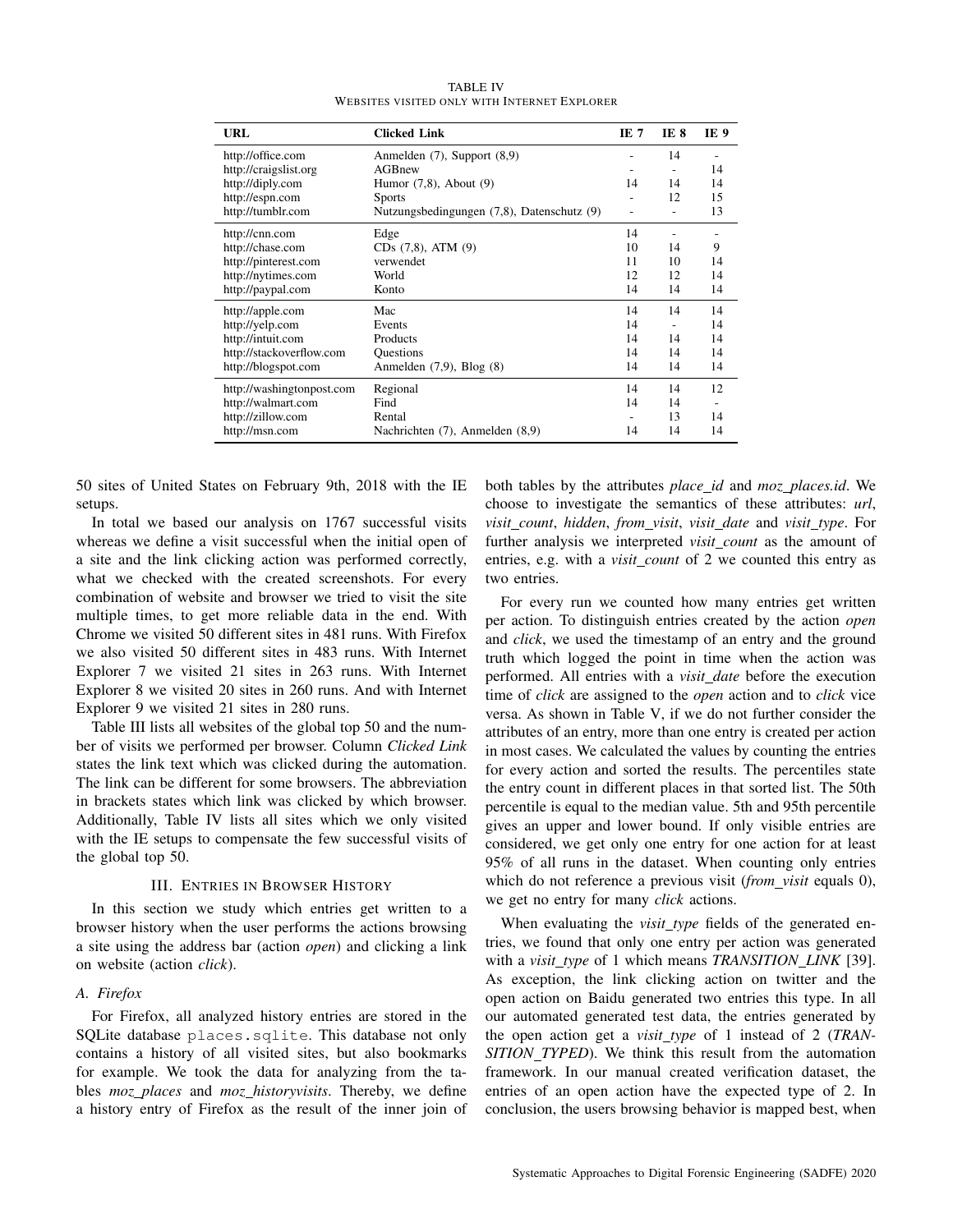|                               | <b>Open</b> |                  |      |      |                |          | <b>Click</b>     |      |                  |                |  |  |
|-------------------------------|-------------|------------------|------|------|----------------|----------|------------------|------|------------------|----------------|--|--|
| <b>Browser</b>                | 5th         | 25 <sub>th</sub> | 50th | 75th | 95th           | 5th      | 25 <sub>th</sub> | 50th | 75 <sub>th</sub> | 95th           |  |  |
| Internet Explorer 7           | 0.1         |                  |      |      | 2              | $\Omega$ |                  |      |                  | 2              |  |  |
| Internet Explorer 8           |             |                  |      |      | 2              | 0        |                  |      |                  | 2              |  |  |
| Internet Explorer 9           |             |                  |      |      | $\overline{c}$ | $\theta$ |                  |      |                  | $\overline{c}$ |  |  |
| Chrome                        | 2           | $\overline{c}$   | 3    | 3    | 4              |          |                  |      | $\overline{c}$   | 3.6            |  |  |
| Chrome $(from\_visit == 0)$   |             |                  |      |      | 2              | $\Omega$ | $\Omega$         |      |                  | 1.6            |  |  |
| Firefox                       | 2           | $\overline{c}$   | 3    | 3    | 3.6            |          |                  |      | $\mathcal{D}$    | 2.6            |  |  |
| Firefox ( <i>visible</i> ==1) |             |                  |      |      |                |          |                  |      |                  |                |  |  |
| Firefox $(from\_visit == 0)$  |             |                  |      |      |                | $\theta$ | $\Omega$         | 0    |                  |                |  |  |

TABLE V NUMBER OF CREATED ENTRIES IN HISTORY FOR ACTION *open* AND *click* FOR DIFFERENT PERCENTILES.



Fig. 3. Time delta from performed action to timestamp in history entry for Chrome and Firefox. (Internet Explorer 7 as reference)

only considering entries that are marked as visible and have either a *visit type* of 1 or 2.

When we consider all history entries of the dataset regardless of the attributes *hidden* or *from visit*, all entries' URL relate to the domain of the visited website. Only the dataset of wikia.com contains entries with the domain fandom.com because the Wikia site redirects the browser to this page.

The time difference between the timestamp of the entries compared to the logged time of the action are visualized in Figure 3. Overall, all entries related to *open* have a bigger delta than the *click* entries. It seems that the entries of the history are dated after the browser finished loading the website. For the *click* action the loading is faster because of cached content. 90% of entries created by an *open* action have a time delta smaller than 5 seconds. 90% of entries created by *click* have a time delta smaller than 1.5 seconds.

## *B. Chrome*

For Chrome, all analyzed history entries are stored in the SQLite database History. This database not only contains a history of all visited sites, but also the history of downloaded items for example. The data we want to analyze is stored in the tables *urls* and *visits*. Thereby, we define a history entry of Chrome as the result of the inner join of both tables by the attributes *visits.url* and *urls.id*. We choose to investigate the semantics of the attributes *urls.url*, *visit count*, *hidden*, *visit time*, *from visit* and *transition*. For further analysis we interpreted *visit count* as the amount of entries, e.g. with a *visit\_count* of 2 we counted this entry as two entries.

For every run we count how many entries get written per action, the same way as we explained for Firefox. As shown in Table V, if we do not further consider the attributes of an entry, more than one entry is created per action in most cases. When counting only entries which do not reference a previous visit (*from visit* equals 0), we get only one entry for most *open* action, but no entry for many *click* actions.

The *transition* field encodes different values in one field which can be looked up in the chromium source code [40]. In our test dataset, every open action generated exactly one entry in the Chrome history with the attributes *PAGE TRANSITION TYPED* and *PAGE TRANSITION CHAIN START*. For every click action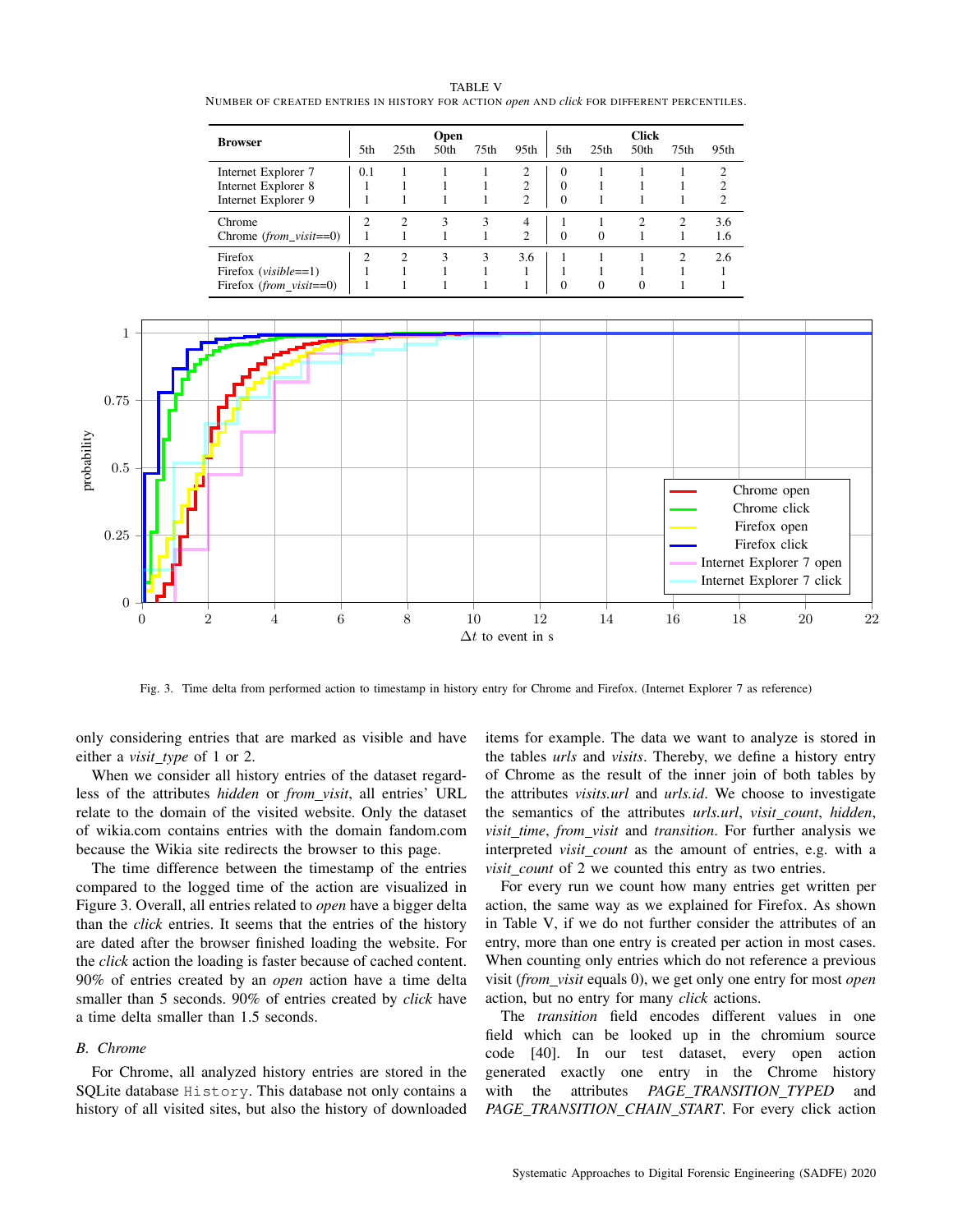one entry with the attributes *PAGE TRANSITION LINK* (or *PAGE TRANSITION FORM SUBMIT*) and *PAGE TRANSITION CHAIN START*. The link click action on Facebook generated no entry with these attributes. Some other websites generated more than one entry with these attributes.

In conclusion, there is no ideal filter option based on attributes for entries, which will map the users browsing behavior best. When only looking for sites opened by the address bar, it is best to apply the filter *from visit* equals 0 or filter by the *transition* attribute. To reconstruct link clicking actions the best filtering option will be the *transition* attribute, but in the case of Facebook we would not reconstruct the users click event.

When we consider all history entries of the dataset regardless of their attributes, all entries' URL are related to the domain of the visited website.

The time difference between the timestamp of the entries compared to the logged time of the action are also visualized in Figure 3. As with Firefox, all entries related to *open* have a bigger delta than the *click* entries. Again, it seems that the entries of the history are dated after the browser finished loading the website. For the *click* action the loading is faster because of cached content. 90% of entries created by an *open* action have a time delta smaller than 4 seconds. 90% of entries created by *click* have a time delta smaller than 1.8 seconds.

### *C. Internet Explorer*

In all data from the IE runs we encountered different history files which get written to disk. But in all runs only the main histories contain entries which get listed by pasco. An entry in the MSIE history format can store up to seven attributes, but when used as main history, in our case only three attributes are used: type (always set to *URL*), url, modified time and access time. In the main history, modified and access time are always set to an identical value in all our data.

For evaluation, we split up all entries into two groups: Entries related to the *open* action and entries related to the *click* action. The decision is based on the set timestamp of the entry and our ground truth which was written during execution. If an entry has a timestamp after the *click* action it is assigned to the *click* group, to the *open* group otherwise.

For every run we counted how many entries get written per action. In most runs IE versions 7, 8 and 9 produces one entry in the history per action, as can be seen on the 25th, 50th and 75th percentiles in Table V. There exist outliers which can be seen in the different amount of entries in the 5th and 95th percentiles. In some runs (some websites) there are up to 2 entries per action and sometimes also no entry for the *click* action.

Of importance is also, how the url field of an entry relates to the opened or clicked URL. In most runs of our dataset, we observed that the history files contain only entries whose domain is highly correlated with the visited site. We encountered only three sites which additionally create entries regarding their domain, meaning that it's originating domain is not related to

the visited site. For example, for IE versions 8 and 9, msn.com produced entries of akamaized.net in addition to msn.com entries. The website tumblr.com produced yahoo.com entries and wikia.com produced nocookie.net entries, additionally.

Last, we want to investigate how the timestamp of an entry correlates with the real time an action took place. We compare the timestamp of every entry in the main histories  $t_e$  with the timestamp of the action logged in our ground truth  $t_{at}$  by calculating the delta  $\Delta t = t_{gt} - t_e$ . The deltas are shown as cumulative histogram in Figure 4. We see that all entries have an offset smaller than 110 seconds, but we also see, that the offsets are dependent on IE version and performed action. In general, we observed greater time deltas for IE 9, particularly for the *open* action. For these entries, only around 50% have a time delta smaller than 62 seconds.

## IV. ENTRIES IN BROWSER CACHE

In this section we evaluate, to what extent the browser's cache describes a user's browser usage. We show that a browser's cache did not map the browser usage as good as the history relating to the amount of entries, the URLs and the timestamps.

To receive the entries, we have to preprocess the cache data of Firefox and Chrome different to their histories. For all Internet Explorer versions we also use pasco to get the entries from the cache files and we use the same attributes as described in the IE history analysis.

We use the attributes *Fetch Count*, *Last Fetch*, *Last Modified* and *URL* which the Firefox cache parser outputs for every entry in the cache files. For the Chrome cache the attributes *Usage Counter*, *Reuse Counter*, *Creation Time* and *URL* get extracted with the designated parser.

In our evaluation we see, that the amount of created cache entries varies tremendously between different visited websites and also the time of visit becomes important. For example, in the evaluation of the Chrome cache data, the amount of cache entries varies between the different runs for 92% of all websites. We see the dependence of the cache from the visited website in another example: One visit of vk.com generates 3 entries and one visit of sohu.com generates 567 entries. These findings meet the expectations, that the cache of a browser is highly dependent on an websites content and applies also for the cache of the Internet Explorer and Firefox.

Which URLs are present in the cache entries after an action and if they correlate with the opened website is also of interest. For evaluation we set up four qualitative descending categories to rate how a listed URL correlates with the URL of the clicked link or the opened website:

- Exact Match: The URLs match exactly. An added trailing slash is allowed.
- Indirect Match: Added www in front of the host part is allowed. Also, a change in the protocol part is allowed (e.g. http to https) and an added trailing slash.
- Domain Match: The first and second level domain matches between the entered URL during the action and the URL reference in the cache.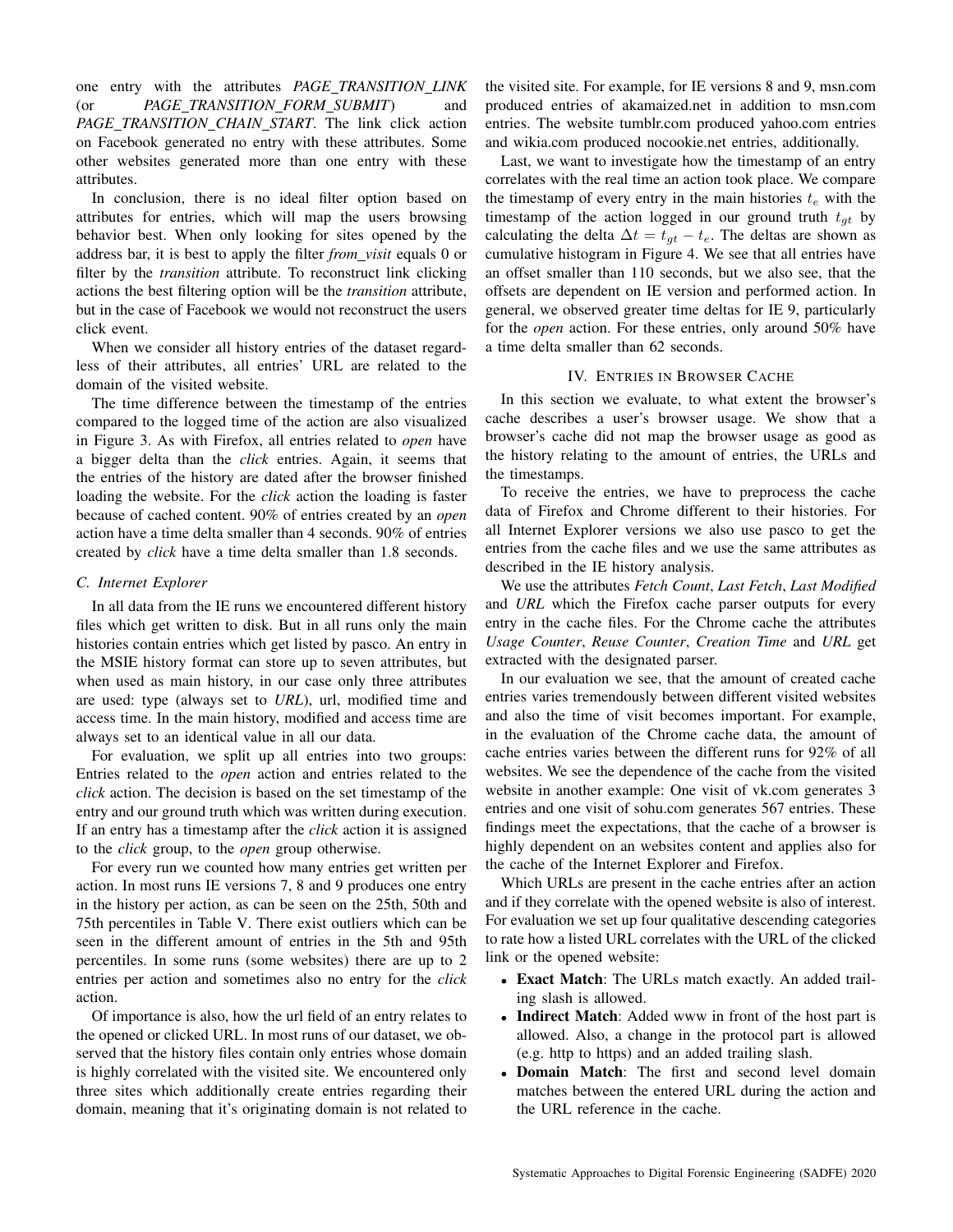

Fig. 4. Time delta from performed action to timestamp in history entry for Internet Explorer.

TABLE VI AMOUNT OF MATCHING ITEMS IN CACHE ACCORDING TO OPENED LINK EXPRESSED BY DIFFERENT PERCENTILES.

| <b>Browser</b>      | <b>Exact Match</b> |       |       | <b>Indirect Match</b> |       |       | Domain Match     |      |      | No Match         |      |                  |
|---------------------|--------------------|-------|-------|-----------------------|-------|-------|------------------|------|------|------------------|------|------------------|
|                     | 25th               | 50th  | 75th  | 25th                  | 50th  | 75th  | 25 <sub>th</sub> | 50th | 75th | 25 <sub>th</sub> | 50th | 75 <sub>th</sub> |
| Internet Explorer 7 | 0%                 | 0%    | 1%    | $0\%$                 | 0%    | 0%    | 5%               | 12%  | 63%  | 35%              | 86%  | 94%              |
| Internet Explorer 8 | $0\%$              | 0%    | $1\%$ | $0\%$                 | 0%    | $0\%$ | $0\%$            | 10%  | 64%  | 31%              | 87%  | 97%              |
| Internet Explorer 9 | $0\%$              | 1%    | $1\%$ | $0\%$                 | $0\%$ | $0\%$ | $0\%$            | 5%   | 65%  | 30%              | 92%  | 97%              |
| Chrome              | 0%                 | 1%    | 3%    | $0\%$                 | $0\%$ | 1%    | 9%               | 28%  | 35%  | 58%              | 69%  | 87%              |
| Firefox             | 1%                 | $2\%$ | 4%    | $0\%$                 | 0%    | $2\%$ | 10%              | 31%  | 41%  | 50%              | 67%  | 87%              |

• No Match: All cache entries that match non previous category.

For every run in our dataset, we calculated the normalized amount of entries in each category. The result is shown in Table VI, where the amounts are listed for every browser and URL match category. The mean value (50th percentile) gives a good overview over the whole dataset. We also provide the 25th and 75th percentiles to show the spread of the amounts for different websites. Overall, exact and indirect match are rare and domain and no match dominate. If we look at the mean values of Chrome and Firefox, around two thirds of URLs do not correlate with the visited website. At least, one third of entry URLs correlate with their first and second level domain. Only around one tenth of entries are in the category domain match and around nine tenth do not match at all. When looking on all cache entries over the complete dataset, arround 69% of entries are in the "no match" category.

At last we evaluate how the timestamps present in cache entries correlate with the point in time when the user action was performed. As with the history evaluation we took the timestamp of a cache entry and calculated the delta to the action's timestamp.

Our method to assign entries to one of the user actions (*open* and *click*) relies on clustering entries by timestamps and assign all entries of one cluster to one action. For IE this method failed, because we get no 2 distinct clusters as expected. Therefore, we could not choose the right timestamp from the ground truth and get wrong results for the Internet Explorer versions.

The results for Chrome and Firefox are visualized in Figure 5 as a cumulative histogram. For Chrome, 90% of the *open* entries have a time delta smaller than 30 seconds and 90% of the *click* entries smaller than 10 seconds. For Firefox, 90% of the *open* entries have a time delta smaller than 42 seconds and 90% of the *click* entries smaller than 11 seconds. In general, cache entries which gets created during the initial loading of a page (action *open*) have a bigger time delta than entries produced during the second loading (action *click*). Compared to the time deltas of history entries, the time deltas of cache entries are bigger.

#### V. DISCUSSION

The above results can be used to scrutinize the reliability of browser evidence under normal circumstances, i.e., standard software installations, synchronized system time and no tampering [21]. Overall we experienced cases when visiting a site x at time t a history entry recorded site  $y$  (with a different domain than x) at time  $t + \varepsilon$  (a different time than t). This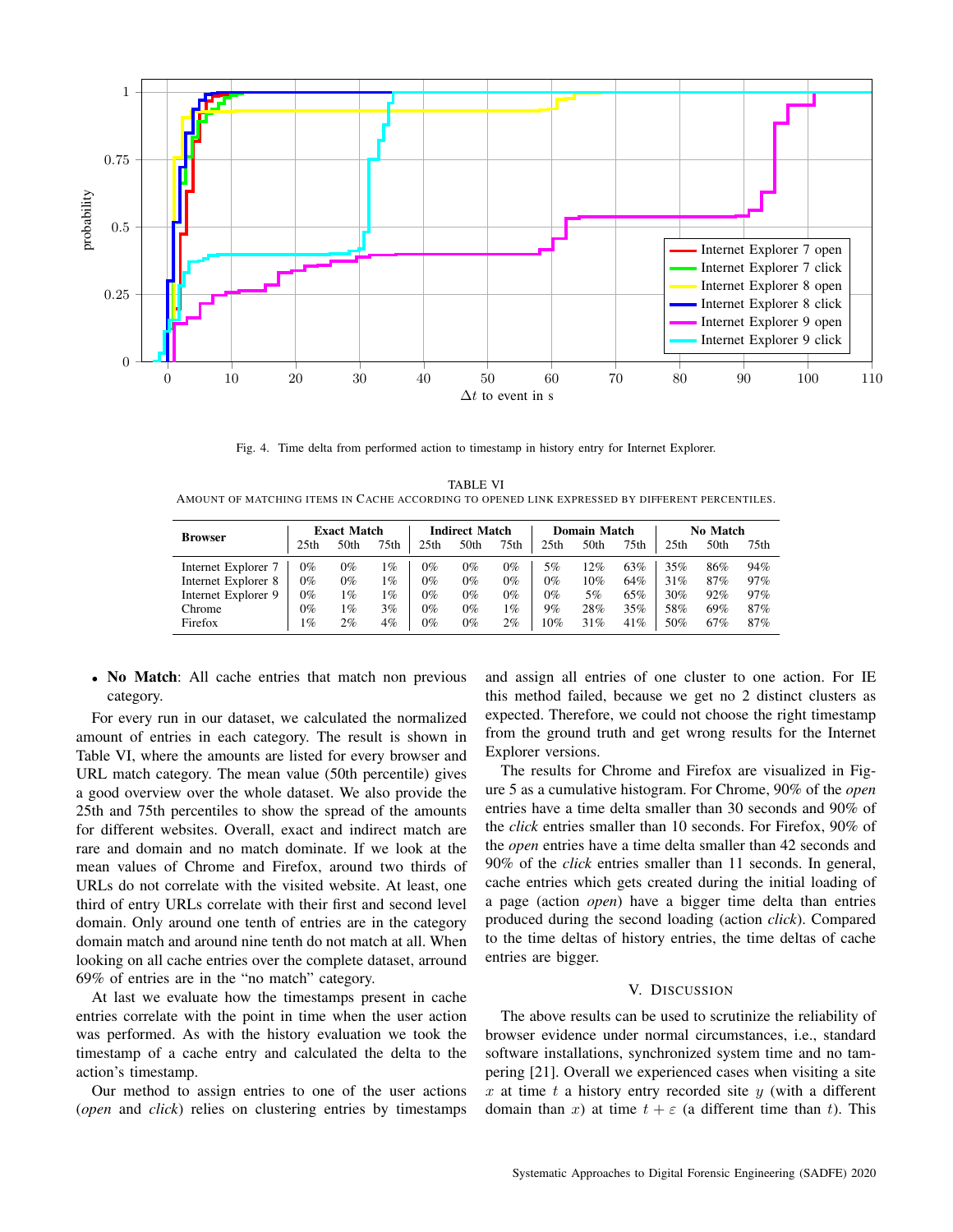

Fig. 5. Time delta from performed action to timestamp in cache entry for Chrome and Firefox.

may appear as if any claim by the investigator can be easily denied by the defendant. But this is not necessarily true. We now describe three cases in which our results can be used to support or attack testimony based on browser evidence.

## *A. Claim: "I did not visit site* x *at time* t*."*

The first case concerns claims that, given a history entry indicating the visit of site  $x$  at time  $t$ , the user actually visited site  $x$  at time  $t$ . As our results show, this claim is almost never true, however, the probability that the user visited site  $x$ at a time shortly before  $t$  is very high. In fact, in only 3 out of 1767 cases we saw a URL value that was different to the URL that was entered or clicked on (and these three cases occurred when using the rather historic Internet Explorer). Moreover, more than 90% of the recorded timestamps were within a time window of 10 seconds from the true time at which the action was taken. So which it is not possible to attribute actions "to the second", it is hard to deny that the action was actually performed within a given time window of less than a minute.

In by far the most cases one entry per user action are created in the history data of the browsers. But for every investigated browser we also found additional entries in the history data in some cases. The Internet Explorer sometimes generated entries, referencing a favicon (.ico files) in addition to the entry of the called website, but we had not observed this behavior with favicons on every website. In rare cases, entries for other resources were also generated by a website visit. We could not confirm this behavior for a website visit of our test website which should provoke this behavior.

For Chrome we also experienced that an additional entry in history gets created if a redirect from http to https occur. In the user data of Firefox we also identified the creation of multiple entries which are not hidden when opening the sites Baidu and clicking the link *About* on Twitter.

# *B. Claim: "I definitely visited site* x*, oh, and I accidentally deleted my browser history."*

While the timestamps and URLs present in the browser history are relatively reliable, evidence stored in the browser cache is more diverse and cannot be used to confirm the visit of a website at a particular time. Looking at our data, if we find a URL  $x$  in the cache it is overall less probable that  $x$  was directly visited than the opposite. This is a particularly tricky situation if a user has coincidentally deleted the browser history and traces cannot be found through carving.

However, we found that *if* URL  $x$  is visited then entries of  $x$  can definitely be found in the cache. Therefore, URLs that are *not* contained in the cache can be used as strong evidence that they were *not* visited before.

#### *C. Claim: "This entry was caused by the website itself."*

Within our study we did not test explicitly which data in history or cache gets generated by particular web technologies like WebSockets, AJAX, JavaScript or iframes. We believe that the most popular websites which we visited use most of the modern web technologies and we would have seen if particular technologies generate unexpected data in the history. In general, we did not experienced the generation of history entries for background communication of websites. This follows from the fact that for every user action we found in most cases only one entry in the history and in rare cases only a few (see Table V). If background communication adds entries to the history, we would have seen more entries in our dataset. Also, the distribution of time deltas to the user actions would look different if continuous background communication would have added entries in the history. The gradient of the graphs in figures 3 and 4 would be flatter in that case.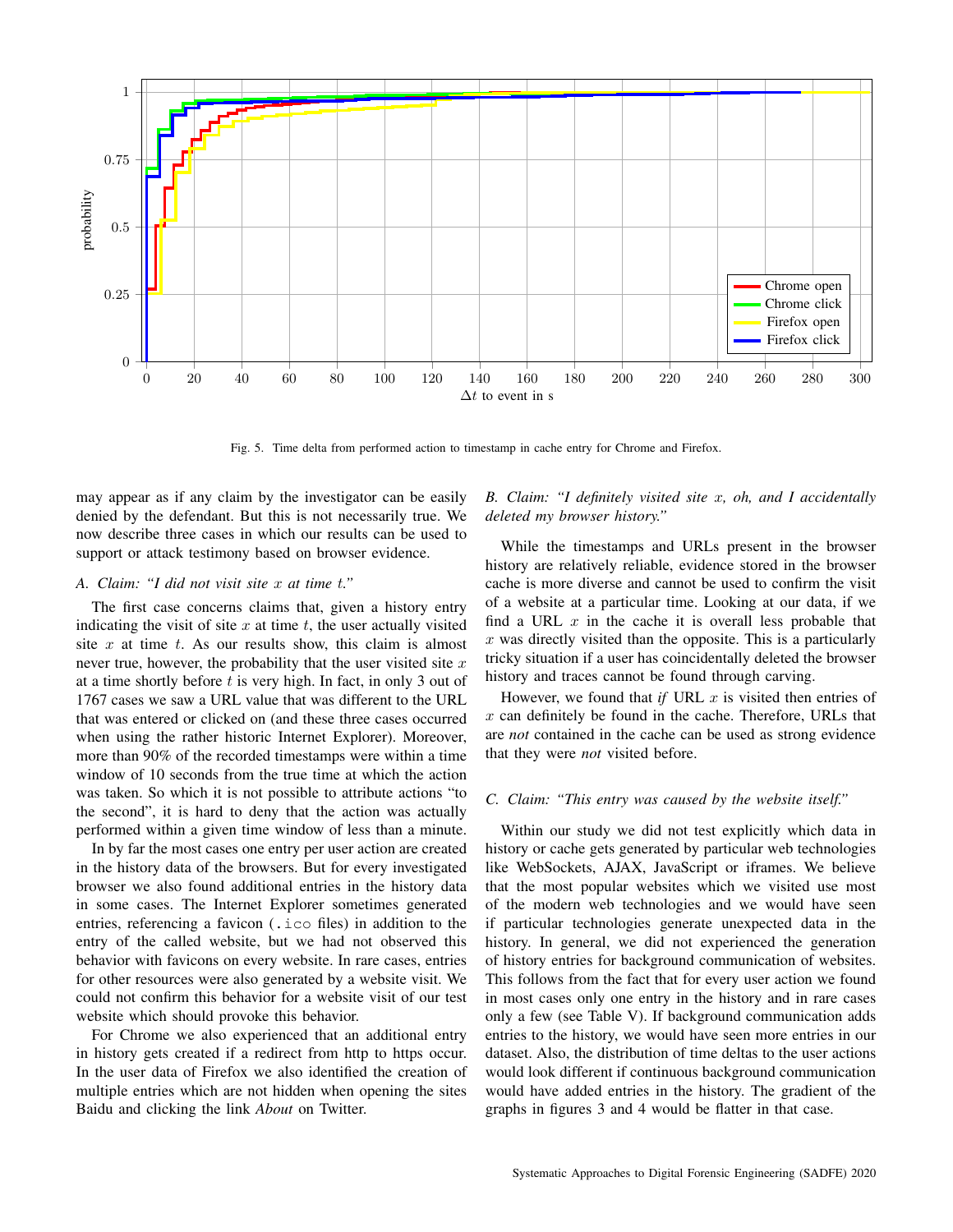## *D. Claim: "I used IE 7, your conclusions do not hold."*

During the execution of the Internet Explorer data generation, we experienced some problems. First of all, it was hard to create a setup where Internet Explorer 7 runs on a Windows machine, because it was already released in 2006 and was totally outdated in 2019. Also, web technologies which are used nowadays, where not available at the release of the old Internet Explorer versions 7, 8 and 9 and are not supported by it. Because of that, we were very restricted in the sites we visit with the IE browsers and we were not able to generate a more homogenous dataset. This points to a critical issue in interpreting browser evidence, in that any measurements studies like ours are always time dependent, i.e., visiting modern websites with very old browsers will come to different conclusions than visiting websites with old browsers back in the day when they were current.

## VI. CONCLUSIONS

Overall, we conclude that the history of all investigated browsers in many cases corresponds to the user's browser usage but not in all. To reconstruct a user's browsing actions from the browser's cache is more complex but can help in cases where the browsing events from the history have to be checked for plausibility or in cases where the history was deleted from the user beforehand. As the problems with old versions of Internet Explorer show, our experiments can only give very vague hints on the behavior of the IE versions we tested. Studies like ours should therefore be repeated in regular intervals by researchers or forensic institutes to observe possible developments in data reliability over time.

#### ACKNOWLEDGMENTS

We wish to thank Benedikt Lorch, Tilo Müller, Janine Schneider and our shepherd Michael Losavio for helpful comments on earlier versions of this paper. Work was supported by Deutsche Forschungsgemeinschaft (DFG, German Research Foundation) as part of the Research and Training Group 2475 "Cybercrime and Forensic Computing" (grant number 393541319/GRK2475/1-2019) and the German Federal Ministry of Education and Research (BMBF) as part of the FIDI project.

#### **REFERENCES**

- [1] K. J. Jones, "Forensic Analysis of Internet Explorer Activity Files," Tech. Rep., 2003. [Online]. Available: http://nys.fd.org/cja/forensics/ieactivity.pdf
- [2] K. J. Jones and R. Belani, "Web Browser Forensics," 2005, visited on 28.06.2018. [Online]. Available: https://www.symantec.com/connect/articles/ web-browser-forensics-part-1
- [3] C. Boyd and P. Forster, "Time and date issues in forensic computing — a case study," *Digital Investigation*, vol. 1, no. 1, pp. 18–23, feb 2004. [Online]. Available: http:// linkinghub.elsevier.com/retrieve/pii/S1742287604000076
- [4] M. T. Pereira, "Forensic analysis of the Firefox 3 Internet history and recovery of deleted SQLite records,"

*Digital Investigation*, vol. 5, pp. 93–103, 2009. [Online]. Available: http://dx.doi.org/10.1016/j.diin.2009.01.003

- [5] S. Mahaju and T. Atkison, "Evaluation of Firefox Browser Forensics Tools," in *ACM SE '17 Proceedings of the SouthEast Conference*, 2017, pp. 5–12. [Online]. Available: http://dx.doi.org/10.1145/3077286.3077310
- [6] J. Oh, S. Lee, and S. Lee, "Advanced evidence collection and analysis of web browser activity," *Digital Investigation*, vol. 8, pp. 62–70, 2011. [Online]. Available: http://dx.doi.org/10.1016/j.diin.2011.05.008
- [7] J. Oh, N. Son, S. Lee, and K. Lee, "A Study for Classification of Web Browser Log and Timeline Visualization," *Information Security Applications*, pp. 192–207, 2012. [Online]. Available: https://link.springer. com/chapter/10.1007/978-3-642-35416-8 14
- [8] M. Sonntag, "Automating Web History Analysis," in *IDIMT Interdisciplinary Information Management Talks*, 2012, pp. 313–324.
- [9] D. Rathod, "Web Browser Forensics: Google Chrome," *International Journal of Advanced Research in Computer Science*, vol. 8, no. 7, pp. 896–899, 2017.
- [10] N. Shafqat, "Forensic Investigation of User's Web Activity on Google Chrome using Open-source Forensic Tools," *International Journal of Computer Science and Information Security*, vol. 16, no. 9, pp. 123– 132, 2016. [Online]. Available: http://paper.ijcsns.org/ 07 book/201609/20160919.pdf
- [11] G. Horsman, "Reconstructing streamed video content: A case study on YouTube and Facebook Live stream content in the Chrome web browser cache," in *Digital Forensic Research Workshop*, 2018.
- [12] S. Matsumoto and K. Sakurai, "Acquisition of Evidence of Web Storage in HTML5 Web Browsers from Memory Image," in *2014 Ninth Asia Joint Conference on Information Security*. IEEE, sep 2014, pp. 148–155. [Online]. Available: http://ieeexplore.ieee.org/document/ 7023253/
- [13] S. Matsumoto, Y. Onitsuka, J. Kawamoto, and K. Sakurai, "Reconstructing and Visualizing Evidence of Artifact from Firefox SessionStorage," in *Information security applications: 15th International workshop, WISA 2014*, 2014, pp. 83–94.
- [14] G. Aggarwal, E. Bursztein, C. Jackson, and D. Boneh, "An Analysis of Private Browsing Modes in Modern Browsers." in *USENIX Security'10 Proceedings of the 19th USENIX conference on Security*, 2010, pp. 1–8. [Online]. Available: http://www.collinjackson.com/ research/private-browsing.pdf
- [15] H. Said, N. Al Mutawa, I. Al Awadhi, and M. Guimaraes, "Forensic analysis of private browsing artifacts," in *2011 International Conference on Innovations in Information Technology*. IEEE, apr 2011, pp. 197–202. [Online]. Available: http://ieeexplore.ieee.org/document/5893816/
- [16] A. Marrington, I. Baggili, T. A. Ismail, and A. A. Kaf, "Portable web browser forensics: A forensic examination of the privacy benefits of portable web browsers," in